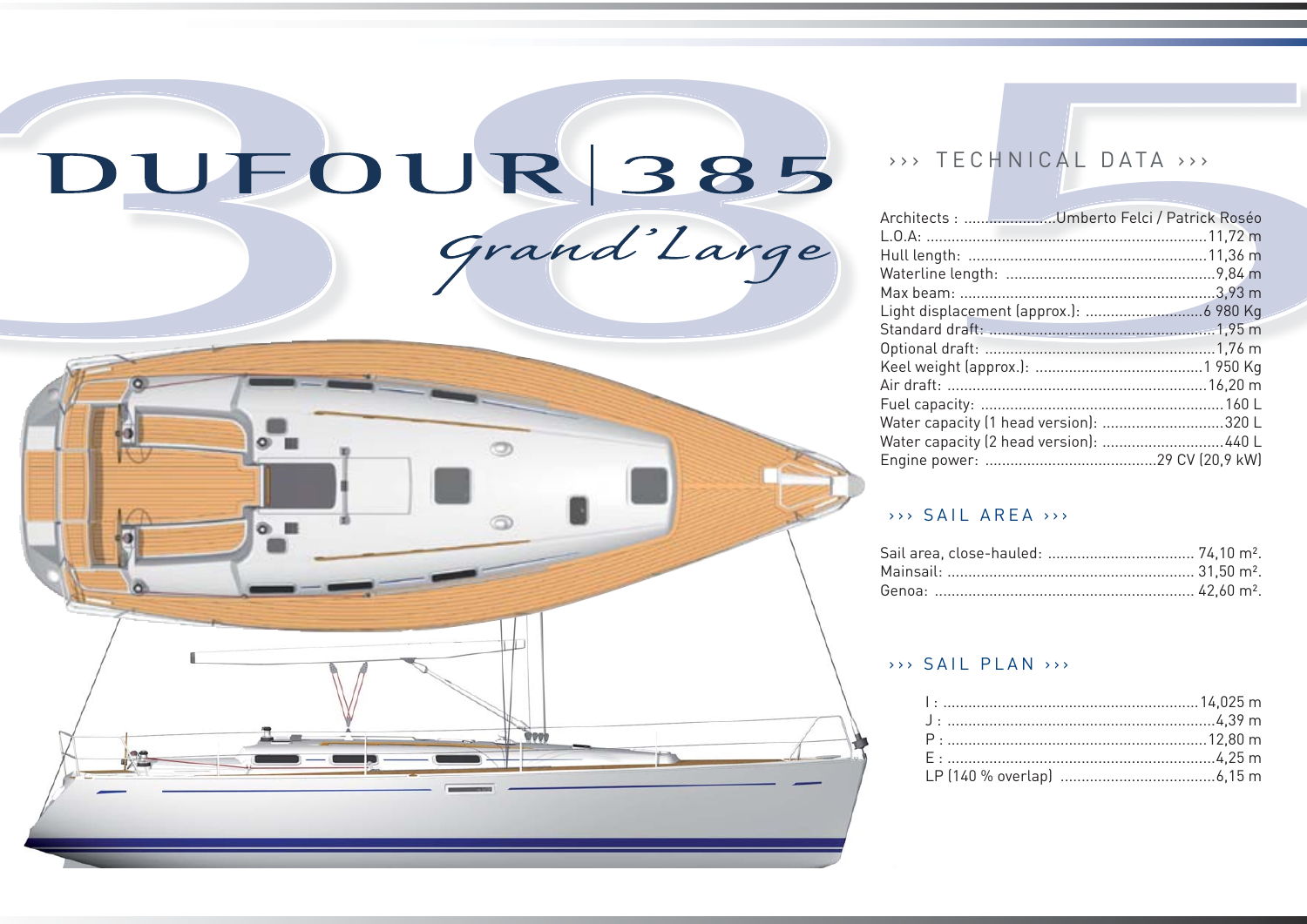## A unique cockpit

With cockpit seats more than 1.40 m long and 1 m space in the centre of the cockpit, the 385 offers a level of ergonomics comparable to a 40 footer:

- The double steering wheel invites you to the aft plat-• form and liberates the cockpit's centre .
- It facilitates manoeuvring within the cockpit, while the genoa winches are situated closer to the helmsman.
- A folding cockpit table with toerail and full length gra-• brail facilitates moving on deck while navigating.
- The helmsman seat is a very practical piece of art, easy to open and ideal to store the life raft.

#### Interior volume

- The Dufour 385 offers you a maximum amount of comfort with up to 3 cabins and 2 toilet compartments. Volume to live and space to move around on board.
- A longitudinal galley for easy passage in the boat
- The saloon table that can welcome up to 8 people •
- There is plenty of room to store food and the water tank capacity runs up to 440 l.
- Headroom in the saloon 1,94 m, berths in front and aft cabins are 2 m long
- A real chart table of 1.02 x 0.56 m with a lot of practical storage facilities and panels for navigation and other communication instruments.
- The cabins are very spacious and invite you to breath: headroom of 1,90 in the aft cabin and 1,87 in the front with the possibility to add an private toilet room.

#### An adapted engine

- The Dufour 385 is equipped with a Volvo 29 HP engine and saildrive transmission.
- She surprises by her performances, easy manoeuvrability, small turning angle, silence and the autonomy of 160 l.

# High construction level

- To reinforce structural rigidity of the yachts, structural grids and bulkheads are laminated to the outer and inner hull and ensure a completely integral keel-hull joint.
- Deck is moulded by an injection process allowing signi-• ficant weight saving in the upper structures, increased standing room, a more homogeneous structure and an excellent finish.
- High standards are also applicable to other materials: stainless steel solid rudder stocks for maximum solidity, rudders filled with closed cell epoxy foam, self aligning bearings for sturdiness and less friction.

# TECHNICAL INVENTORY

#### >>> CONSTRUCTION >>>

• Hand laminated GRP hull with Twaron reinforcements at keel area.

NPG gelcoat with first layer of cloth impregnated with • NPG resin forming an optimum barrier against osmosis.

- Inner moulded hull bottom, structural grid laminated to the hull. Hull port-lights in saloon.
- Deck in PVC sandwich, moulded by Injection process (Resin Transfer Moulding) for significant weight saving and excellent interior finish.
- Draft 1.95m, cast iron keel, bolts loads taken up by stainless steel backing plate.
- **•** Semi-elliptical rudder, filled with closed cell epoxy foam. Stainless steel solid stock.

#### >>> DECK & FITTINGS >>>

- Teak handrails on coachroof. Aluminium toerail. •
- Self-draining chain locker with eye bolt and integrated windlass bracket, lid with locking bolt. Stemhead fitting anchor roller. Pulpit with wooden step and sepa-

rate green/red navigation lights. Pushpits with horseshoe buoy bracket, flag pole holder, navigation lights, and opening cable gate with hook. Stanchions with 2 levels of life line. 4 fairleads integrated in the toerail, 2 in stemhead fitting. 6 aluminium mooring cleats. Single stainless steel chainplate for cap shrouds/aft lower shrouds. 2 chainplates for backstay.

2 deck fillers for water and 1 for fuel. Mainsheet track • on coachroof with adjustable traveller. Boom vang with 4 threads tackle. Genoa sheet tracks with piston lead blocks. Genoa sheet turning blocks on coaming.

• 1 starboard four sheave deck organizer for halyard returns, mainsail sheet and reefing lines. Stainless steel swan neck electric/electronic cable gland. 4 clutches at starboard.

- 1 x 32.2 ST halyard winch on roof at starboard.
- 2 x 44.2 ST Genoa winches on coamings close to the helmsman

#### >>> COCKPIT >>>

- Teak trimmed seats, GRP sole. 2 large side lockers with lids fitted with padlock hasps.
- GRP steering pedestals, with angle bracket for navigation instruments.
- Rudder stock head under helmsman's sole for installing the emergency tiller. Engine lever and control panel at hand of the helmsman on portside. Transom open in centre by tipping helmsman's seat giving access to the swim/boarding platform. Gas cylinder locker in aft port seat. Life raft stowage in dedicated locker under helmsman seat. Cockpit shower in aft locker. Stainless steel bathing ladder

#### >>> SAILS & RIGGING >>>

- Anodised aluminium mast with double swept backed spreaders, rigged 15/16, deck stepped.
- Anchor and steaming lights; Boom topping lift cleat.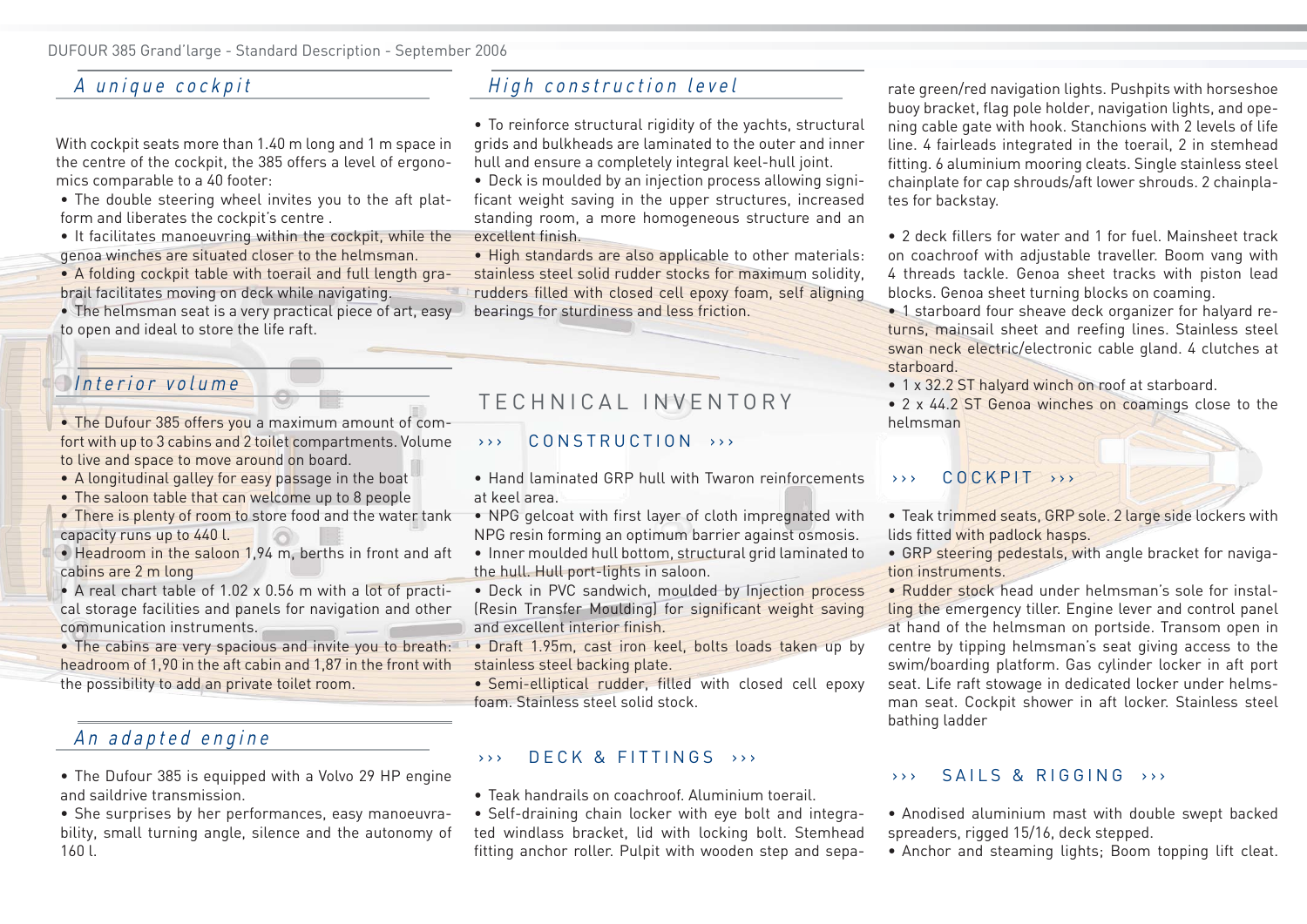Anodised aluminium boom equipped with 2 single line reefing system.

- Genoa furler. Grounded rigging system. Continuous standing rigging in single strand stainless steel cable and chrome plated bronze turnbuckles including: forestay, double backstay, cap shrouds, inter and lower shrouds
- Running rigging in pre-stretched textile including : Main and Genoa halyards, boom topping lift, Main and Genoa sheets, 2 reef lines, outhaul line, Mainsheet car control line, furling line, boom vang tackle.

Mainsail equipped with 2 broad reef bands, with battens • and bag. Special furling Genoa in Cross cut with anti-UV protection.

#### >>> VENTILATION & LIGHTING >>>

Very good ventilation ensured by:

- 5 deck hatches with integrated ventilators •
- 6 opening port-lights on roof with curtains
- permanent ventilation by 2 aerators «mushroom» mo-• del

2 hull port-lights add to the saloon natural lightness. • Electric lighting provided by numerous spotlights and reading lights in chrome finish.

#### >>> INTERIOR >>>

All joinery work in prime choice Moabi mahogany, with • fiddles, mouldings and framings in solid wood. All cabin doors have a blocking system keeping doors opened. Soles are in Moabi laminated floor boards.

• Saloon cushions and mattresses fabrics have removable covers.

The upper cabin linings are in Moabi wood, the bottom • is in vinyl (cream colour).

#### >>> COMPANIONWAY >>>

 $\bullet\,$  Headroom : 1,95 m

• Sliding companionway hatch and washboards in Plexiglass with stops and lock. Curved wooden steps and access to engine by lifting step case on jack. 2 handrails. Dedicated stowage for companionway door inside the boat.

# >>> FORWARD CABIN >>>

Large berth approx. 200cm. 10cm thick foam mattress • with washable cover. Water tank of approx. 280 L.

Access to stowage locker under berth; Full length shelf • with sea-fiddle over berth alongside the hull. Large double door hanging locker with shelves

#### $\rightarrow \rightarrow$  HFAD  $\rightarrow \rightarrow$

- Manual marine toilet. Moulded washbasin. Large mir-• ror, chrome plated brass mixer tap with shower unit.
- Shower with direct drainage by electric pump. Hooks for hanging oilskins.
- Separate shower stall (one aft cabin version only). Shower access by head. Separation panel in plexiglass.
- Shower with direct drainage by electric pump. Shower with mixer tap and mounted on track. Access to a large wet locker in cockpit locker with PVC boxes racks.

#### $\rightarrow \rightarrow$  SALOON  $\rightarrow \rightarrow$

- Large U-shaped settee on starboard. Cushions out of foam with washable covers. Central fixed settee with stowage access by tipping the settee mounted on hinges.
- Stowages under seats and behind backrests. Stowage lockers with doors and bookshelf above the settee.
- Saloon table with bottle rack in the centre. Stainless steel mast pillar. Access to navigation instrument transducers.

#### >>> GALLEY >>>

Longitudinal shaped galley with large worktop in • Corian®. Double stainless steel sink.

Chrome plated brass mixer tap for pressurised water. • Cooker 2 burner stove/oven on gimbals.

• Icebox with minimum capacity 120 L with stowage boxes, and separated compartments. 12V electric refrigerator unit. Cutlery drawer and PVC stowage baskets. Upper cabinets, one of which can house a microwave oven. Crumb tray under sole.

#### >>> NAVIGATION >>>

- Large format chart table with hinged desk top, close to companionway.
- Ergonomic wooden seat with stowage underneath. White vinyl cushion.
- Instrument console 45° angled with hinged area.

Bookshelves under electrical switchboard. Stowage • under chart table with drawer.

### >>> AFT CABIN(S) >>>

- Double berth approx. 200cm. 10cm thick foam mattress with washable cover
- Large hanging locker with double door with shelf above. Shelf with sea-fiddle over berth. Access behind engine, oddments tray on top.

Fuel tank (160 L) under starboard berth. Water tank • (160 L) under port berth.

- Battery switches on vertical area of starboard berth.
- Technical area between aft berths featuring service •battery, pumps and optional charger.